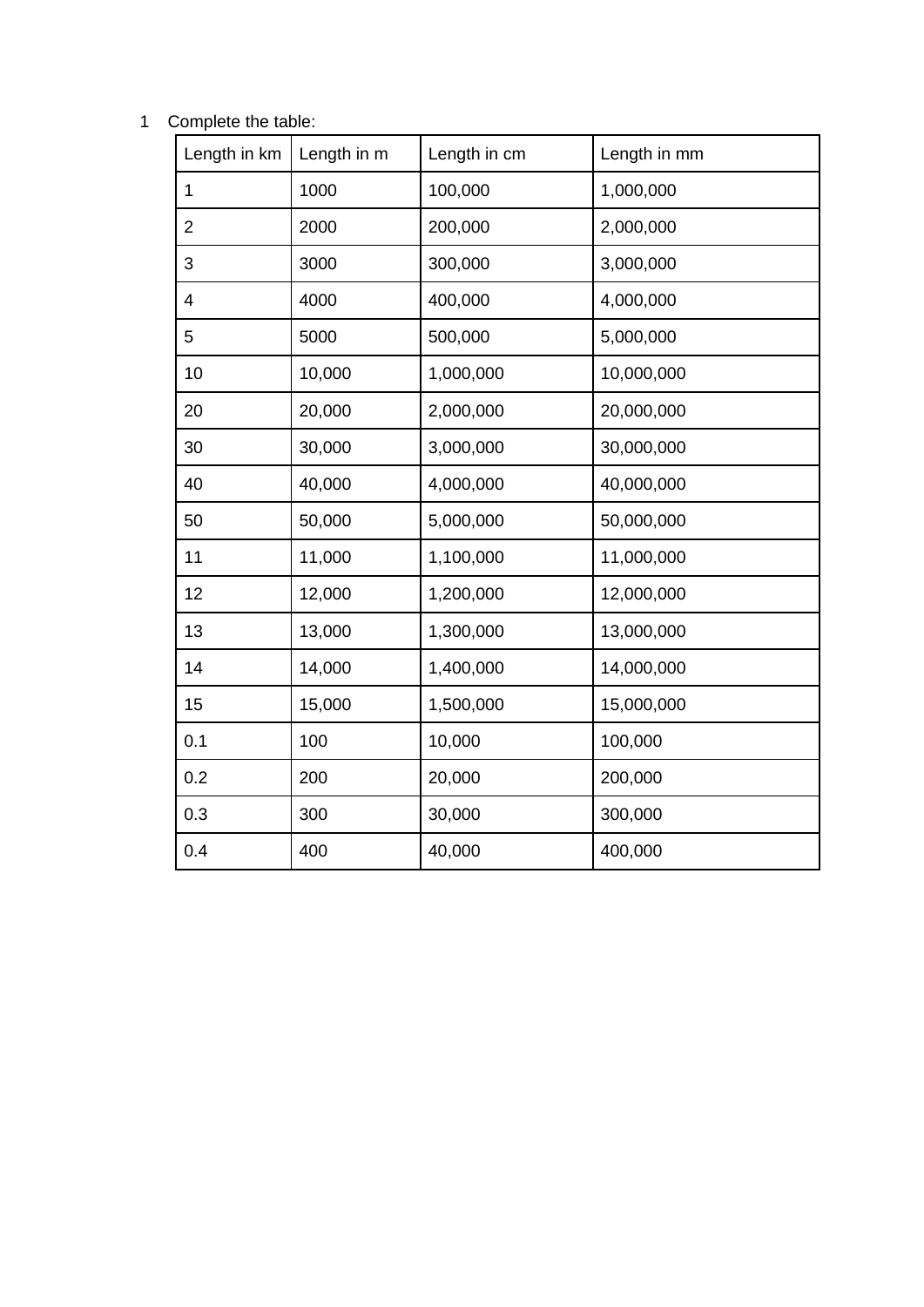## Complete the table:

| Length in km   | Length in m | Length in cm | Length in mm |  |
|----------------|-------------|--------------|--------------|--|
| $\mathbf 1$    | 1000        | 100,000      | 1,000,000    |  |
| $\overline{c}$ | 2000        | 200,000      | 2,000,000    |  |
| 3              | 3000        | 300,000      | 3,000,000    |  |
| 4              | 4000        | 400,000      | 4,000,000    |  |
| 5              | 5000        | 500,000      | 5,000,000    |  |
| $\mathbf 1$    | 1000        | 100,000      | 1,000,000    |  |
| $\overline{c}$ | 2000        | 200,000      | 2,000,000    |  |
| 3              | 3000        | 300,000      | 3,000,000    |  |
| 4              | 4000        | 400,000      | 4,000,000    |  |
| 50             | 50,000      | 5,000,000    | 50,000,000   |  |
| $\mathbf 1$    | 1000        | 100,000      | 1,000,000    |  |
| $\overline{2}$ | 2000        | 200,000      | 2,000,000    |  |
| 0.1            | 100         | 10,000       | 100,000      |  |
| 0.2            | 200         | 20,000       | 200,000      |  |
| 0.3            | 300         | 30,000       | 300,000      |  |
| 0.1            | 100         | 10,000       | 100,000      |  |
| 0.2            | 200         | 20,000       | 200,000      |  |
| 0.1            | 100         | 10,000       | 100,000      |  |
| 0.2            | 200         | 20,000       | 200,000      |  |